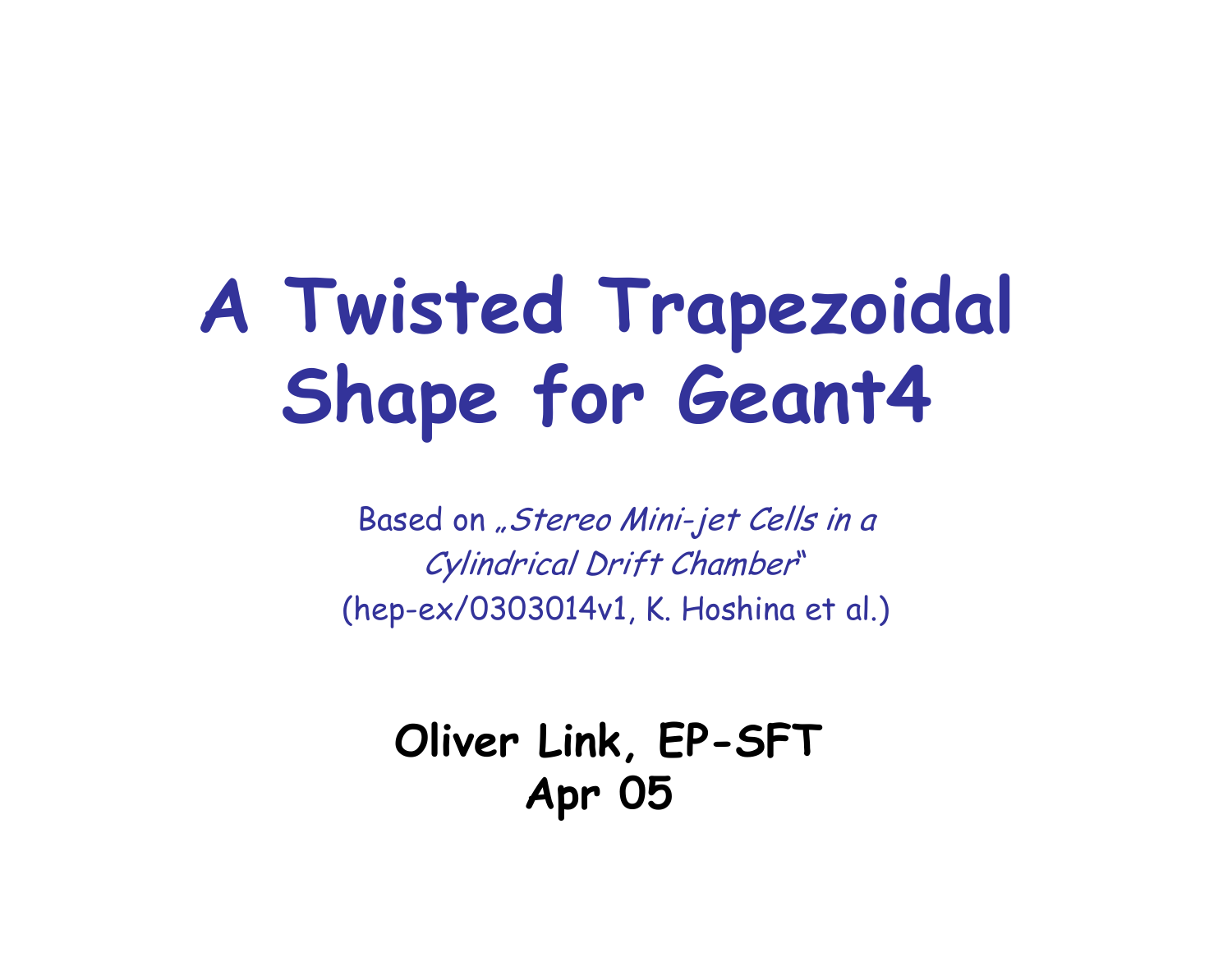## G4VTwistedFacted

Base class: G4VSolid, Similar to G4TwistedTubs

- DistanceToIn
- DistanceToOut
- Inside ..
- Constructor calls
	- G4TwistedTrapAlphaSide
	- -G4TwistedTrapParallelSide
	- - G4TwistedTrapBoxSide as special case
		- for a twisted box
	- -G4FlatTrapSide (for the endcaps)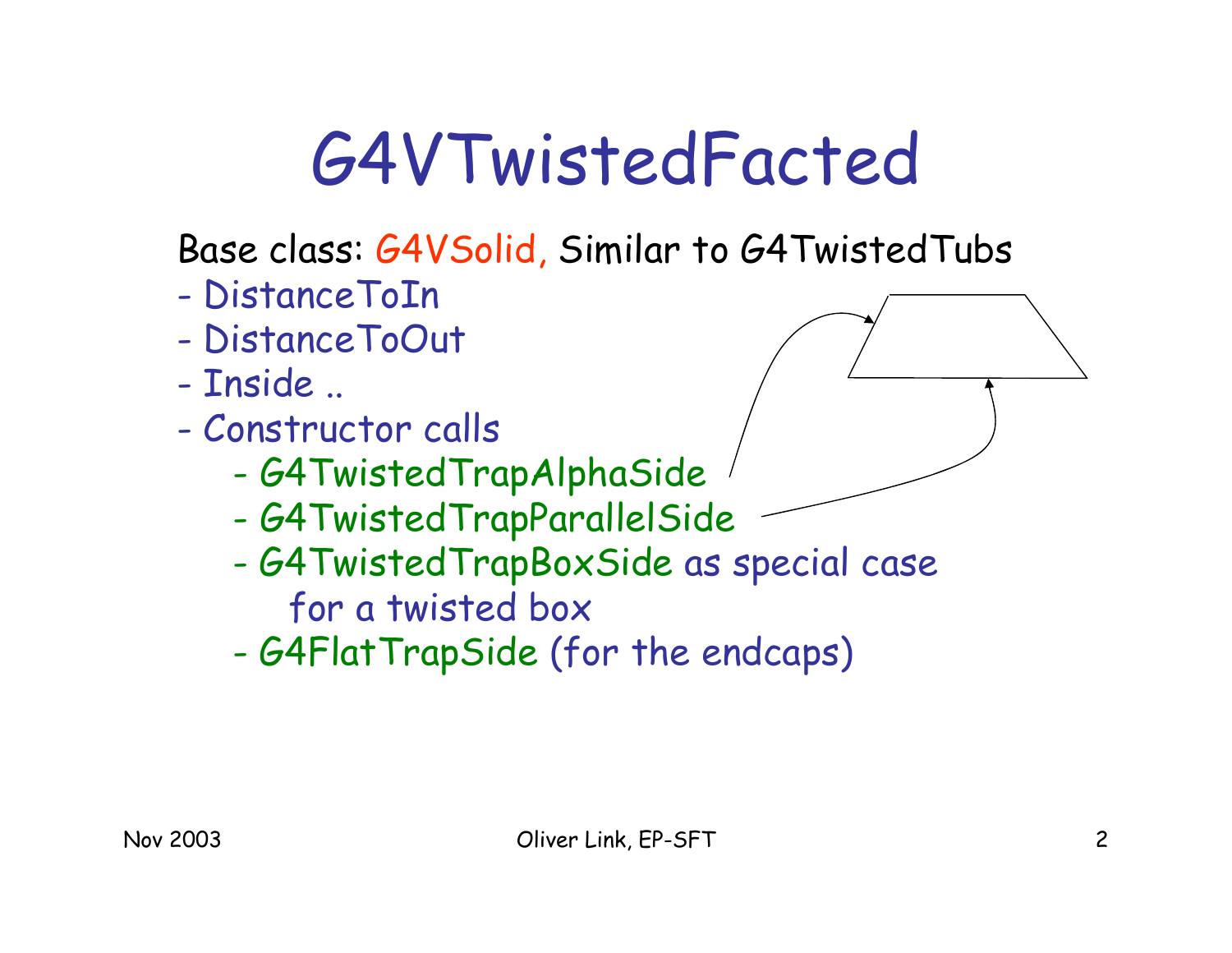### G4TwistedTrapAlphaSide

#### Surface Equation

$$
\begin{pmatrix}\n(w(u,\varphi) + \Delta x \frac{\varphi}{\Delta \varphi}) \cos \varphi - (u + \Delta y \frac{\varphi}{\Delta \varphi}) \sin \varphi = p_x + tv_x \\
(w(u,\varphi) + \Delta x \frac{\varphi}{\Delta \varphi}) \sin \varphi + (u + \Delta y \frac{\varphi}{\Delta \varphi}) \cos \varphi = p_y + tv_y \\
\frac{L\varphi}{\Delta \varphi} = p_z + tv_z\n\end{pmatrix}
$$

 $\partial$  $a(\varphi)$  $d(\varphi)$  $\alpha$ 

2 Free parameters ( <sup>ϕ</sup>,u)

The resulting solution contains terms in  $\mathsf{Sin}(\phi)$ and Cos( <sup>ϕ</sup>) which are approximated with Padé expansions. Polynom: 7<sup>th</sup> order.

$$
\varphi \in \left[-\frac{1}{2}\Delta\phi, +\frac{1}{2}\Delta\phi\right]
$$
  
\n
$$
u \in \left[-\frac{1}{2}b(\varphi), +\frac{1}{2}b(\varphi)\right]
$$
  
\n
$$
w(u) = \frac{a(\varphi)}{2} + \frac{d(\varphi) - a(\varphi)}{4} - u \left[\frac{d(\varphi) - a(\varphi)}{2b(\varphi)} - \tan\alpha\right]
$$

⎜ ⎜ ⎜ ⎜ ⎜ ⎜

Nov 2003 Cliver Link, EP-SFT 3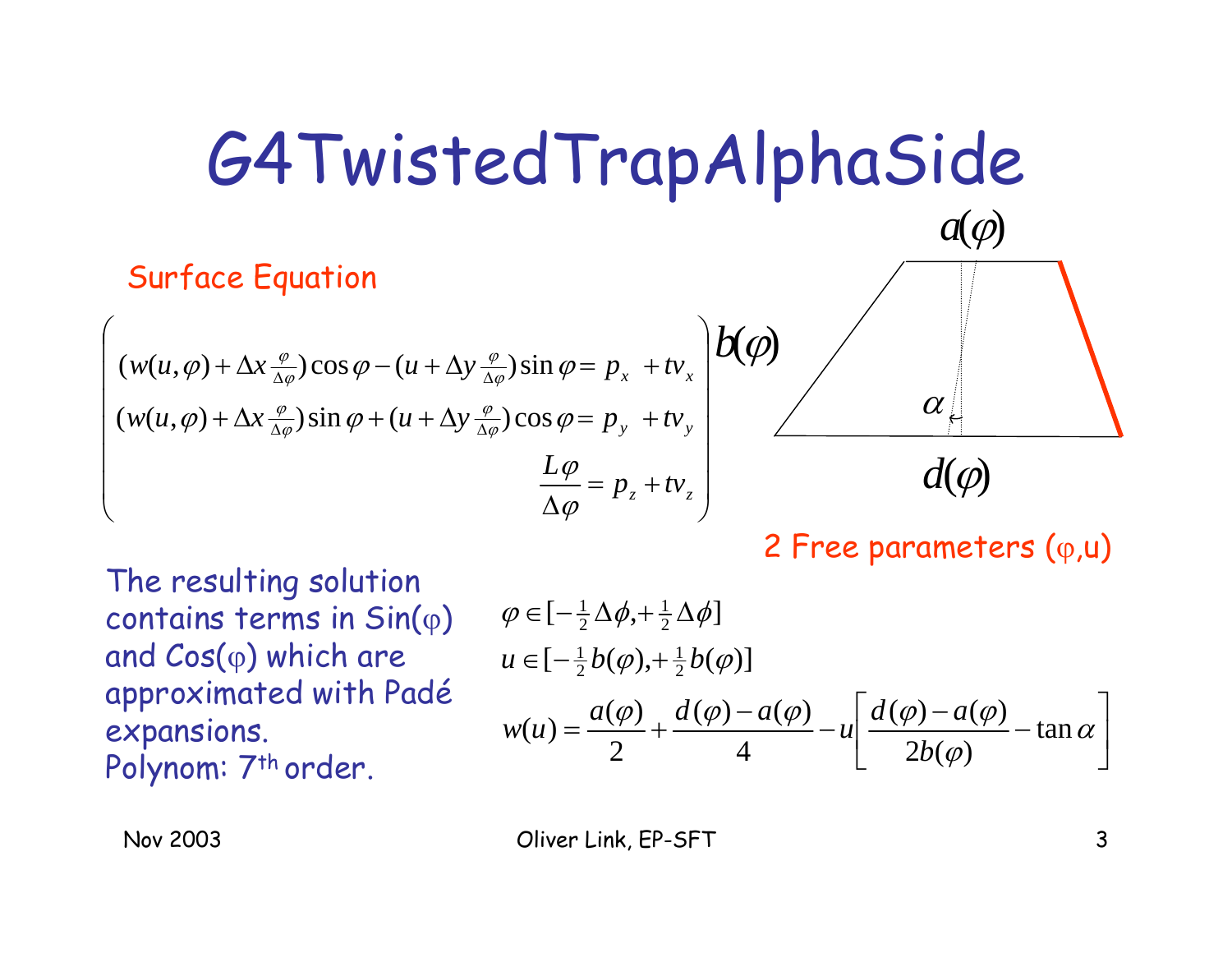## Planarity condition

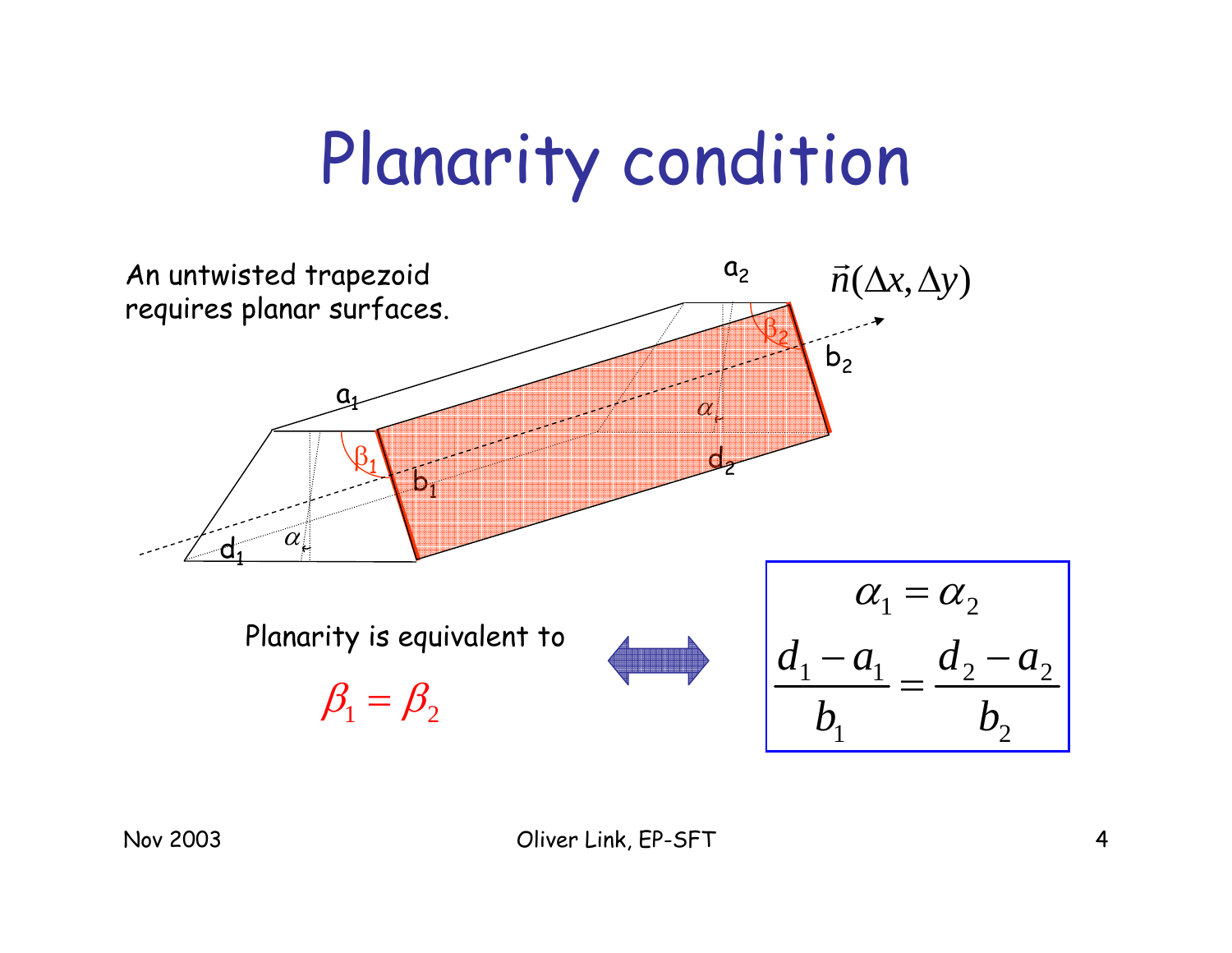#### G4TwistedBox

fDx



G4TwistedBox(Name,Δϕ,fDx,fDy,fDz)

Eg: 70\*deg,20\*cm,30\*cm,80\*cm

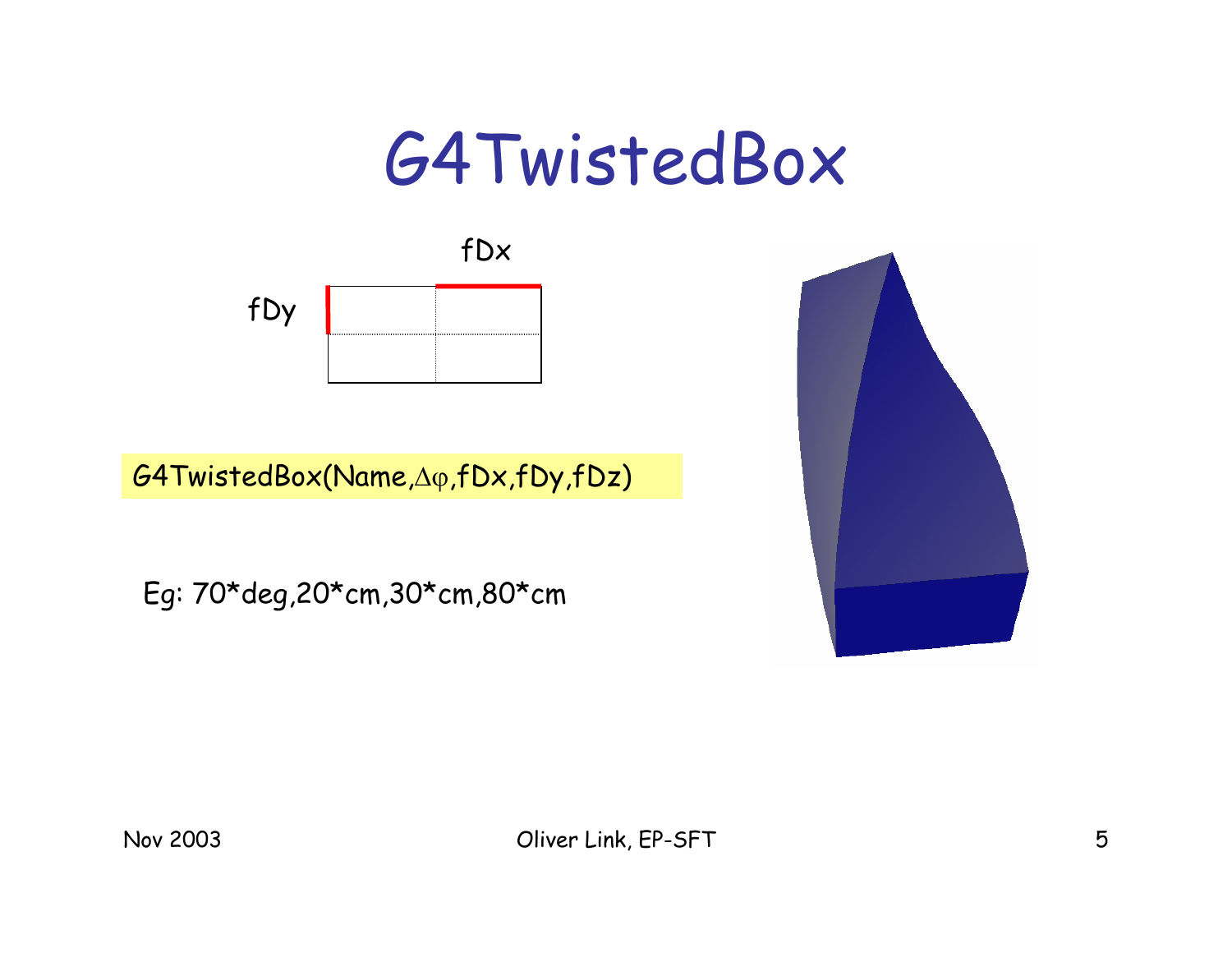#### G4TwistedTrd



 $\mathsf{\mathcal{G}4TwistedTrap(Name,fDx}_{1},fDx_{2},fDy_{1},fDy_{2},fDz,\Delta\phi)}$ 

Eg: 15\*cm,25\*cm,30\*cm,20\*cm,80\*cm,70\*deg

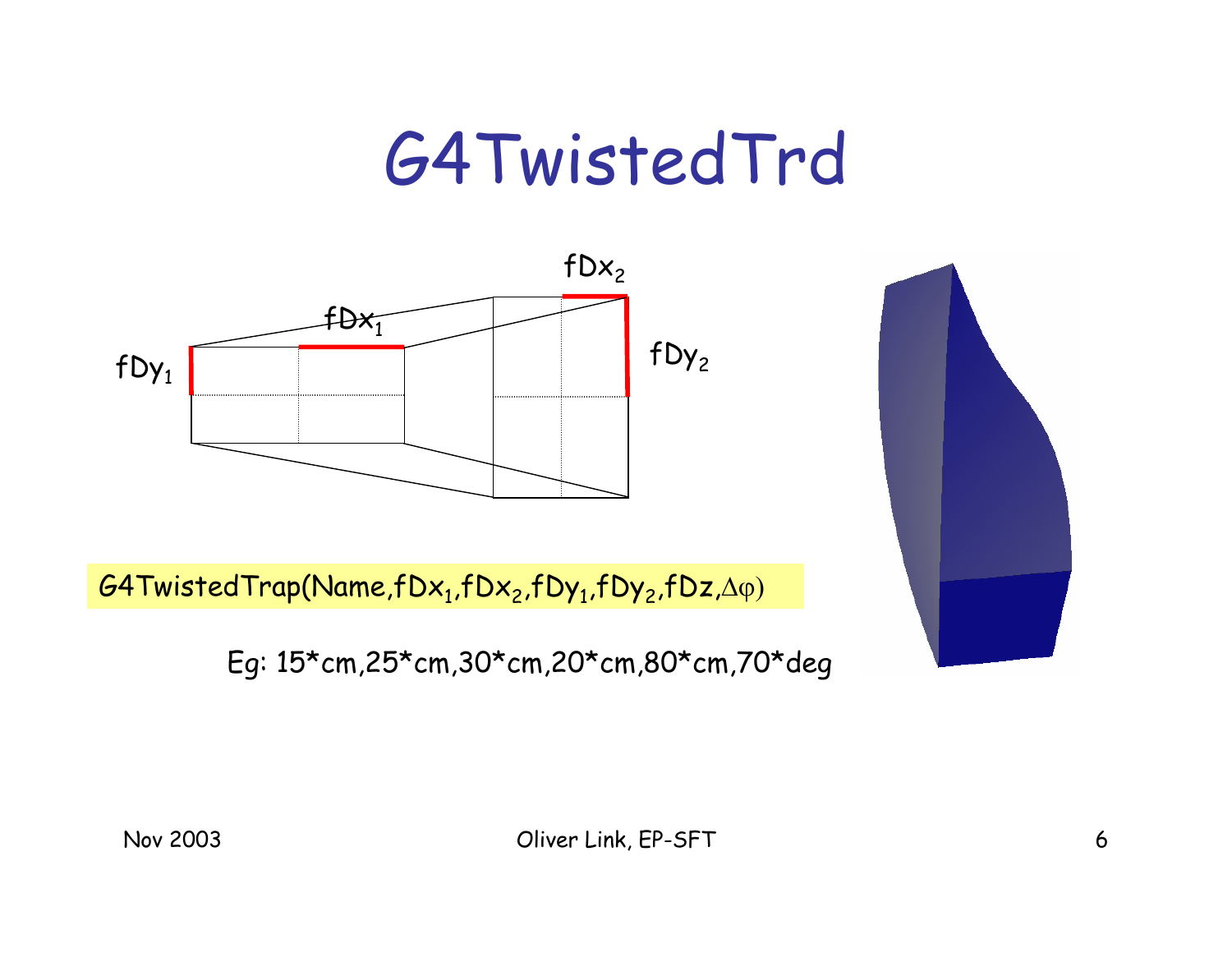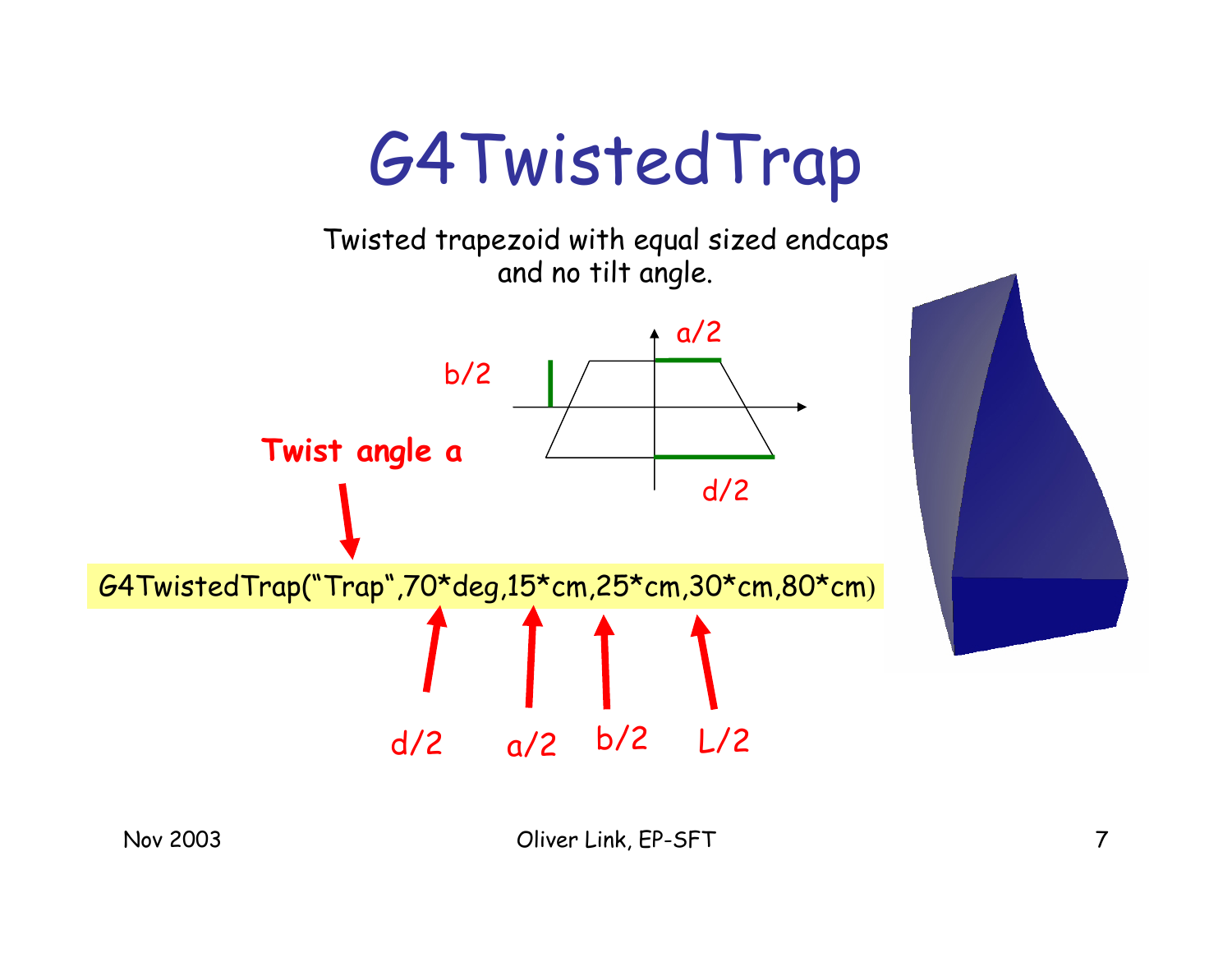#### G4TwistedTrap

General Twisted trapezoid with different sized endcaps and and tilt angle.



 $\mathsf{\mathsf{G4TwistedTrap(Name,\Delta}\phi,fDz,\theta,\phi,fDx}_1,fDx_2,fDy_1,\mathsf{\mathsf{\mathsf{\mathsf{Q}}}\mathsf{\mathsf{\mathsf{C}}}}$  $\mathsf{fDx}_3$ , $\mathsf{fDx}_4$ , $\mathsf{fDy}_2$ , $\alpha$ )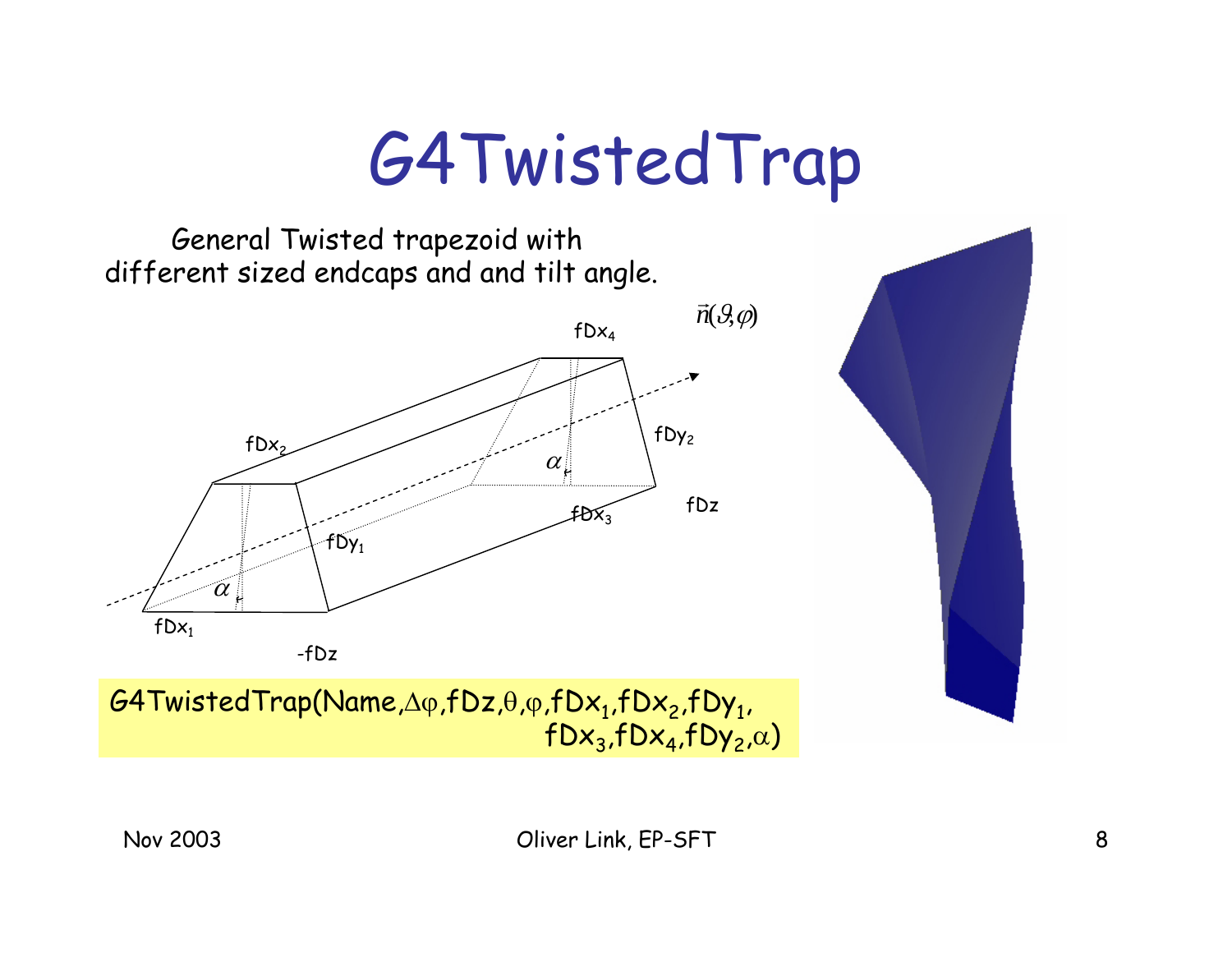## Solved Problems

The visualisation showed cracks in the surface and wrongly tracked events. This issus was successfully solved by a

- –division by zero check (added special case)
- –new surface-point finder
- –introducing G4JTPolynomialSolver
- –special treatment for events parallel to the surface

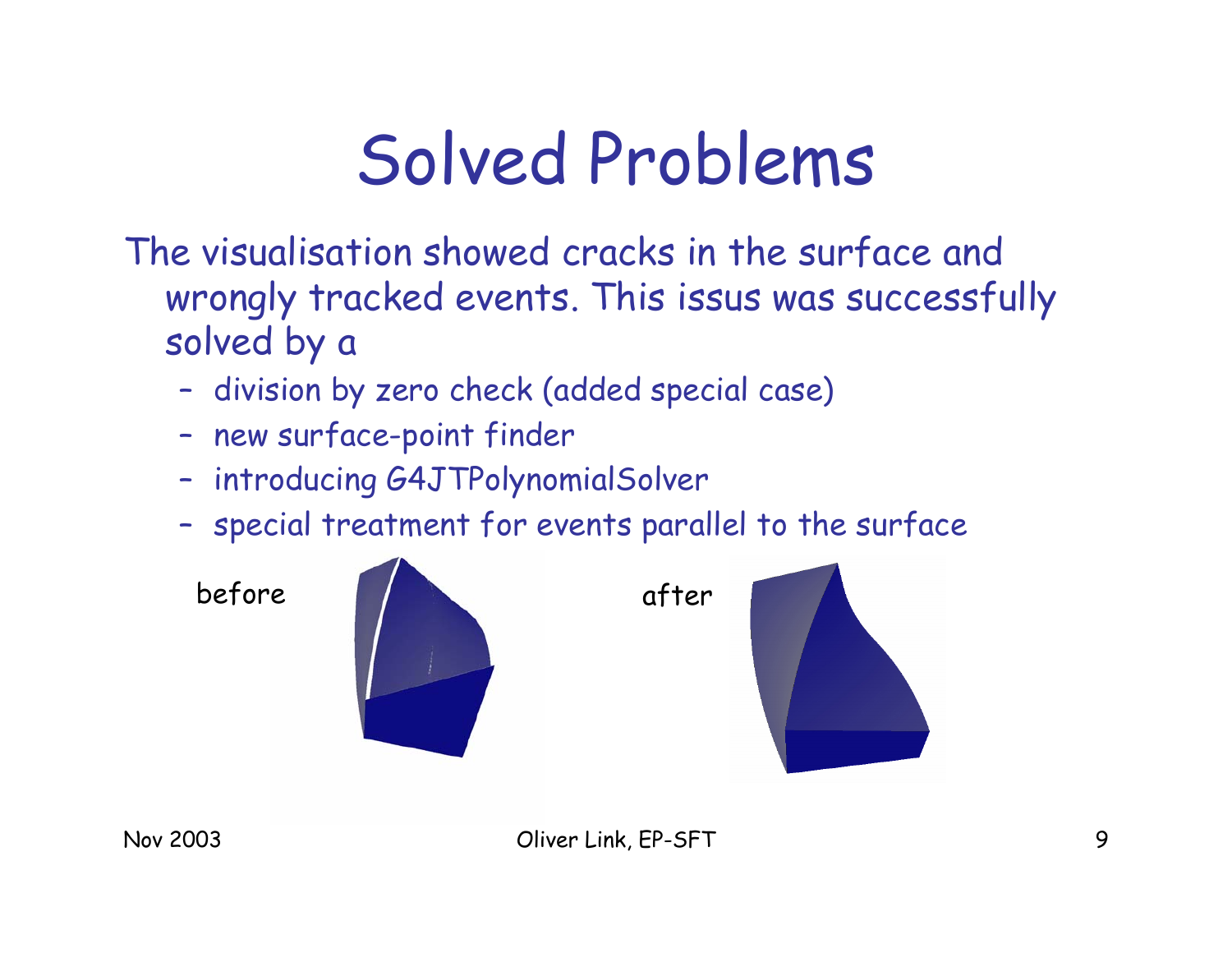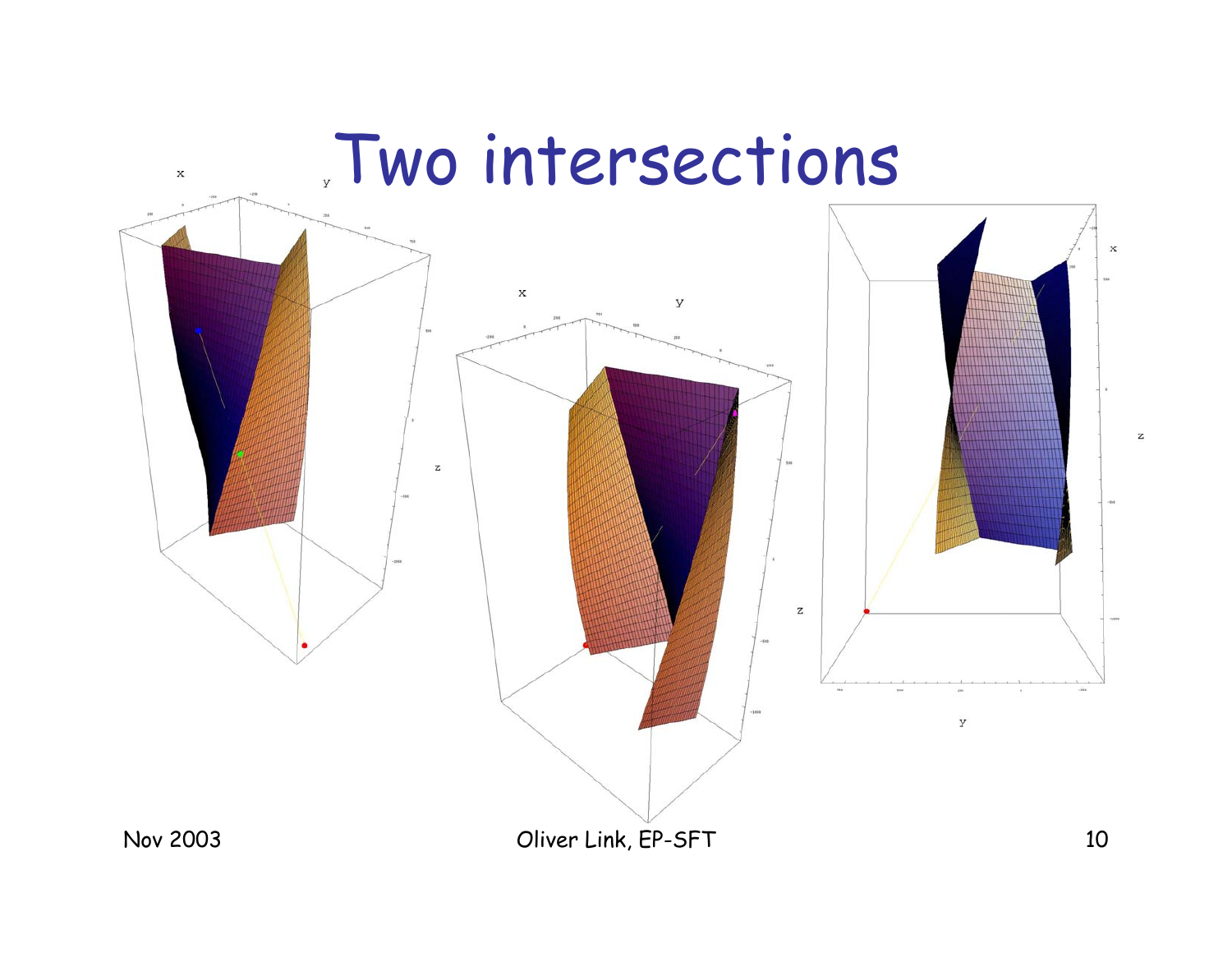# Testing the Solid

With traditional tools

- •test10: successful
- • SolidsChecker:
	- 1 event "Track stuck" out of 100 M
- ... and with a new testing tool
- •SurfaceChecker: successful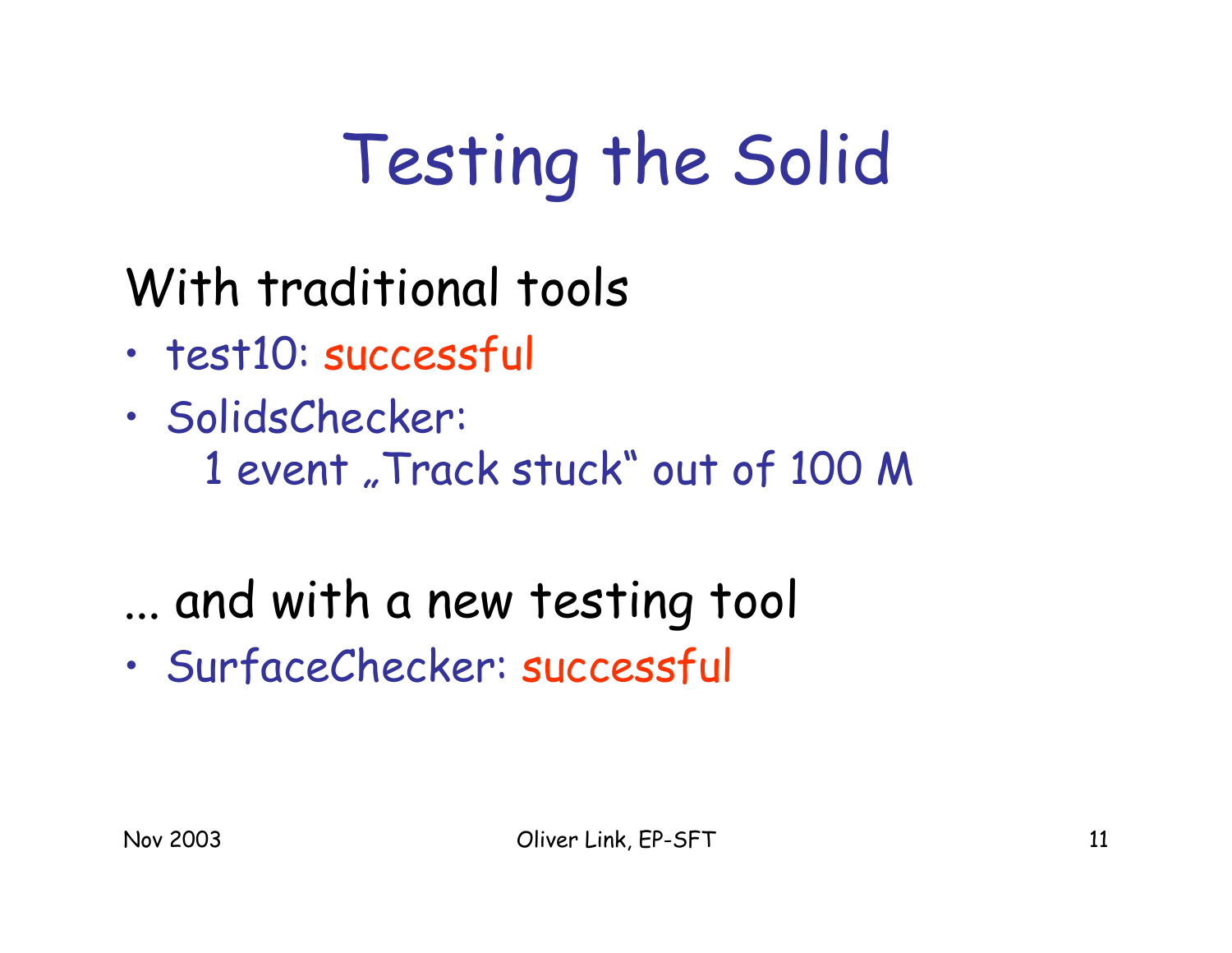#### SurfaceChecker

- Generate a random particle position P and a random point X<sup>true</sup> on the surface of the solid.
- Ask G4 for the intersection point given the point P and its direction v (select the intersection closest to Xtrue).



The distance  $\delta$  between  $\mathsf{X}^{\mathsf{true}}$  and Xreconst. gives us information about the goodness of the reconstruction.

Xreconst.

Xtrue

P

*v* $\rightarrow$ 

δ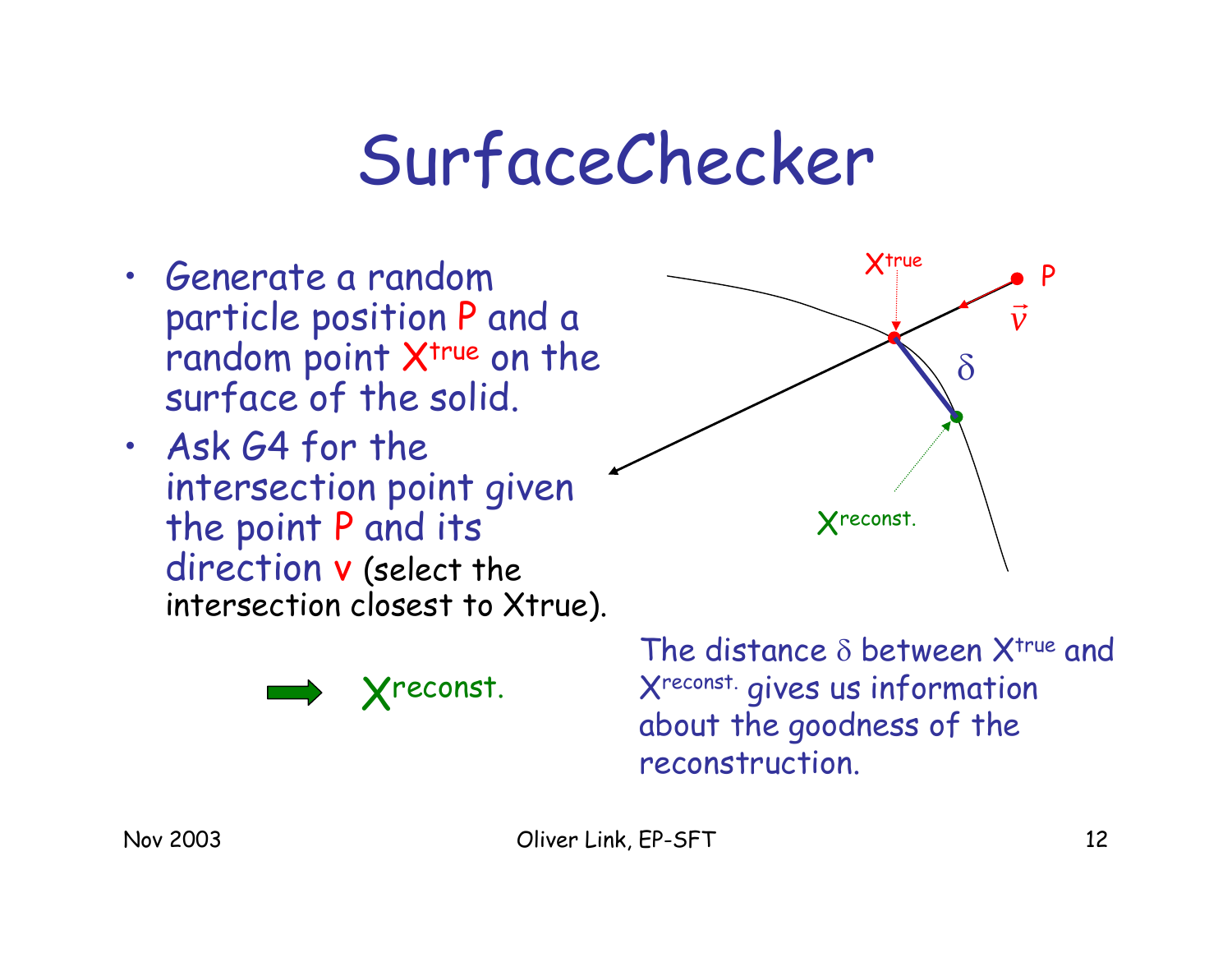#### Results I

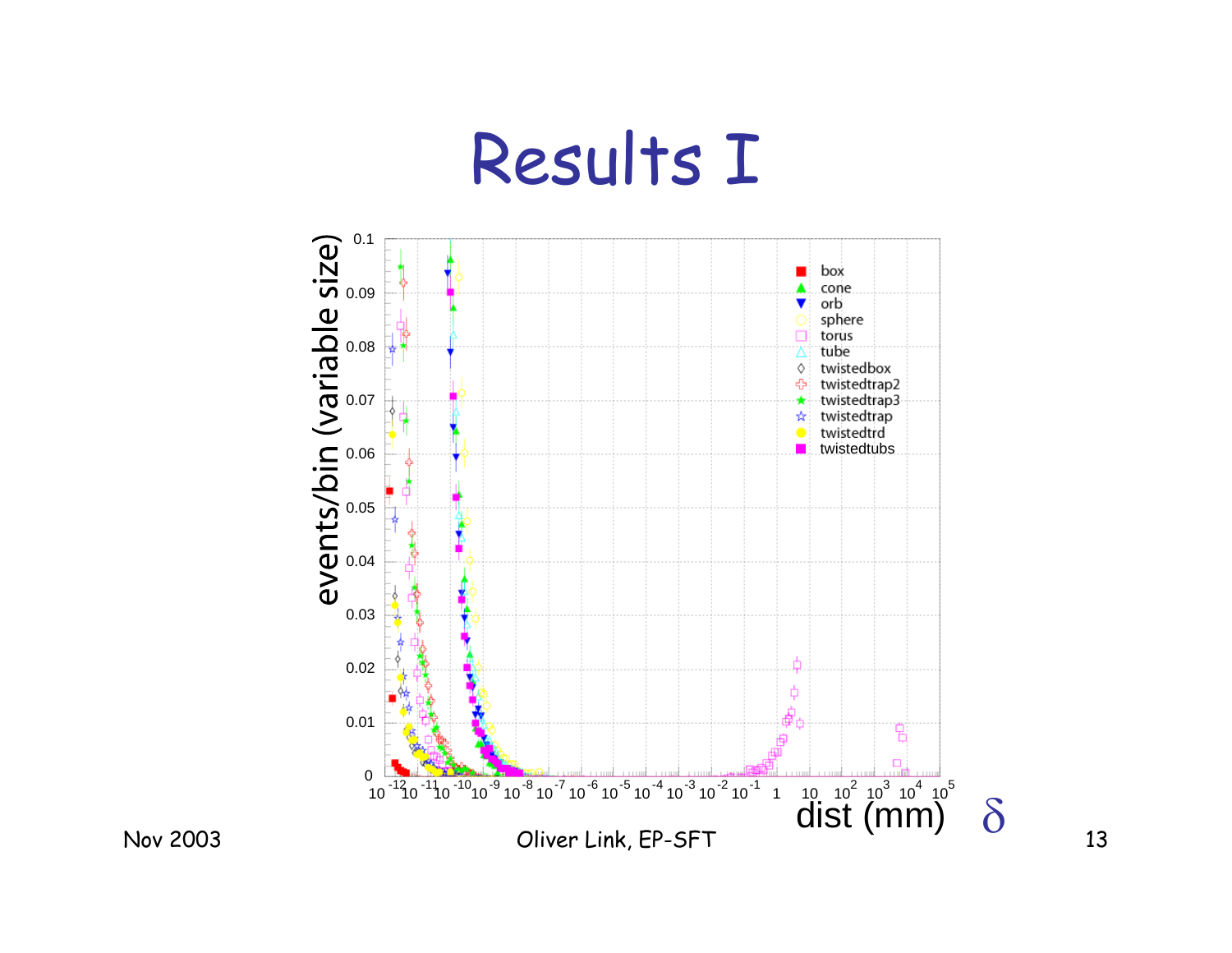#### Results II